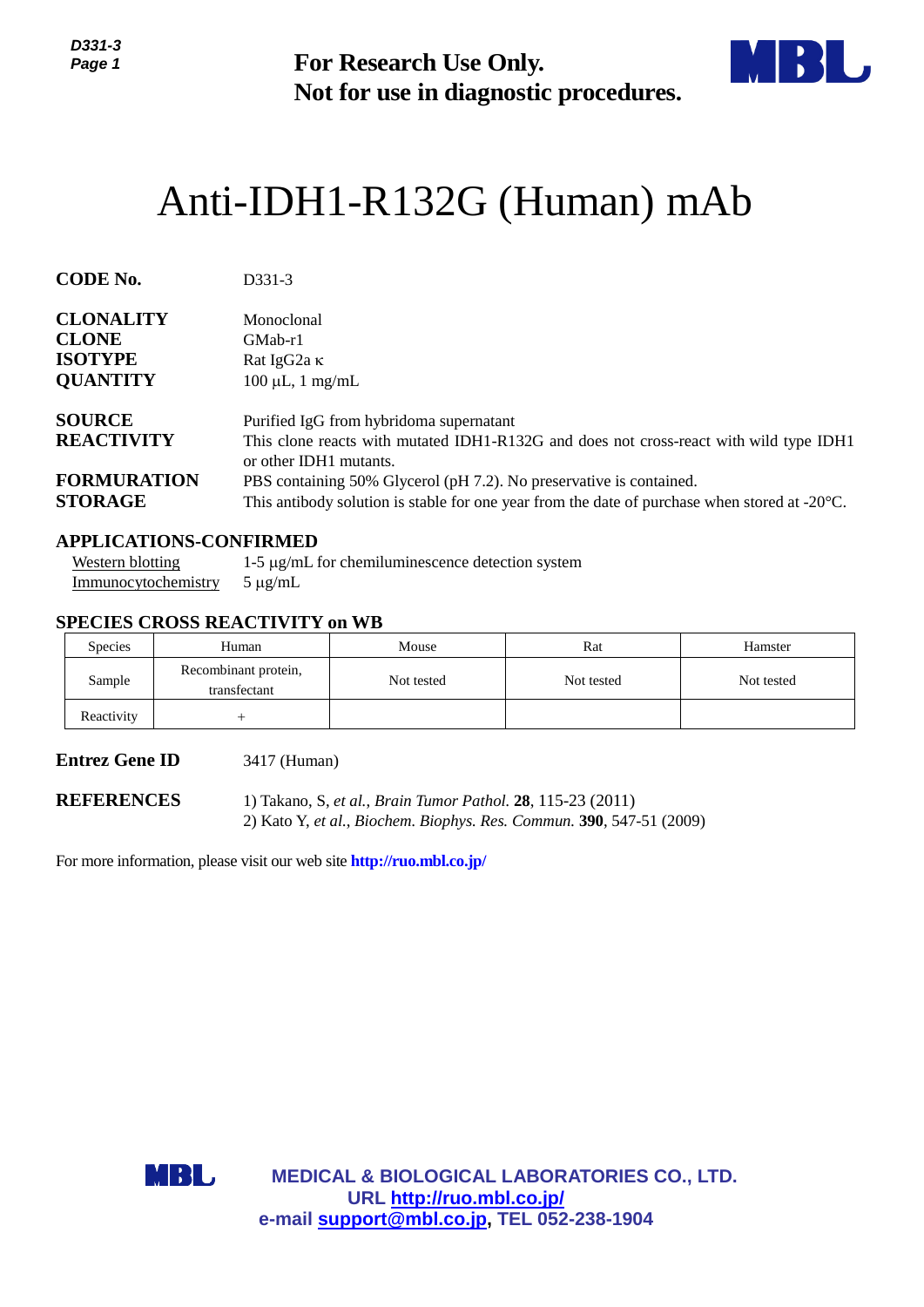*D331-3 Page 2*

#### **RELATED PRODUCTS**

- D331-3 Anti-IDH1-R132G (Human) mAb (GMab-r1)
- *2* D299-3 Anti-IDH1-R132H (Human) mAb (HMab-1)
- D300-3 Anti-IDH1-R132S (Human) mAb (SMab-1)<br>D328-3 Anti-IDH2-R172K (Human) mAb (KMab-1)
- [Anti-IDH2-R172K \(Human\) mAb](http://ruo.mbl.co.jp/dtl/A/D328-3/) (KMab-1)
- D309-3 Anti-IDH1 mAb (RMab-3)
- D311-3 Anti-IDH2 mAb (RMab-22)
- D330-3 Anti-IDH2 mAb (KrMab-3)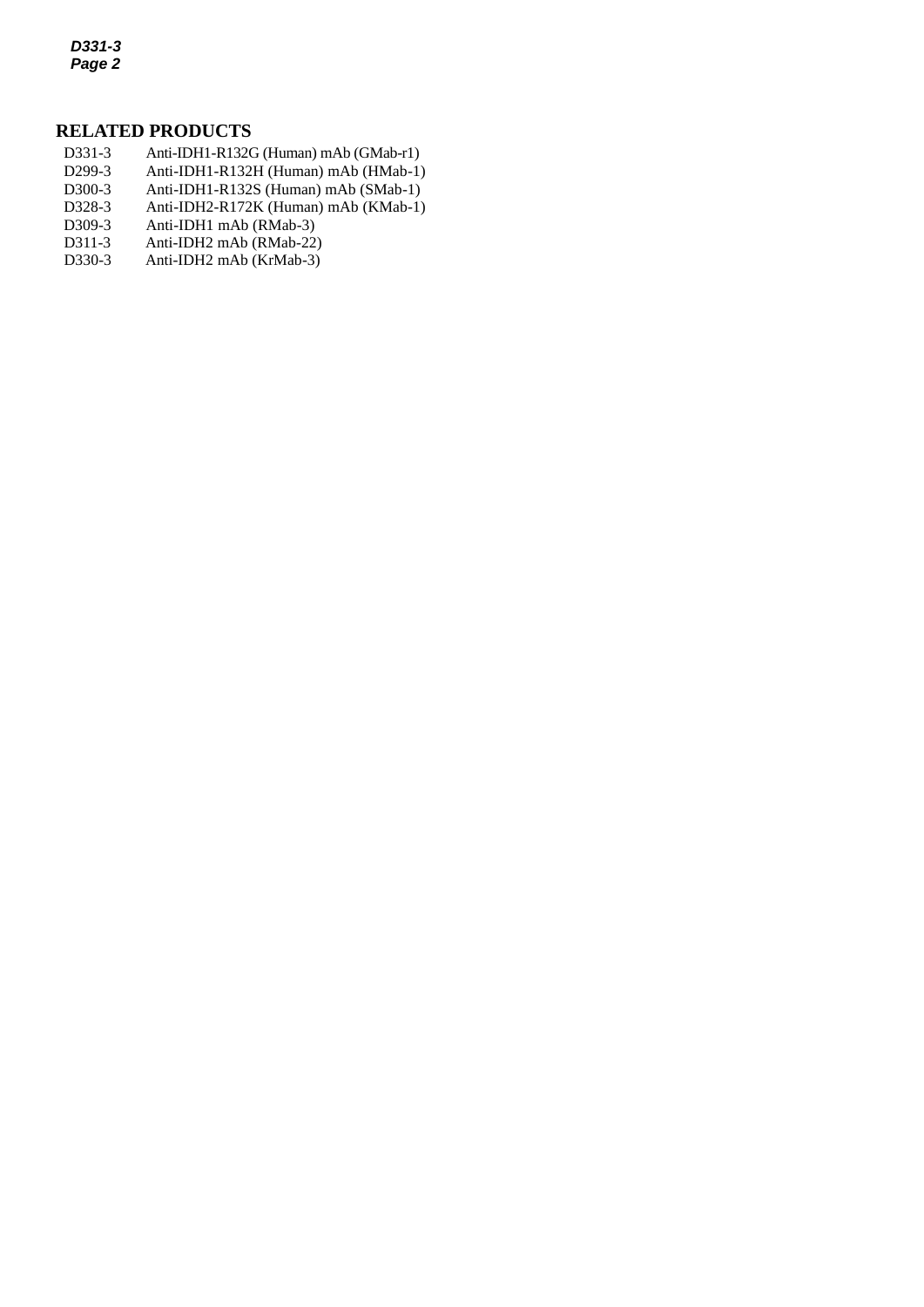## **SDS-PAGE & Western blotting**

- 1) The recombinant protein is dissolved in Laemmli's sample buffer at  $10 \mu g/mL$ .
- 2) Boil the samples for 3 min. and centrifuge. Load 10  $\mu$ L of the sample per lane in a 1-mm-thick SDS-polyacrylamide gel (12.5% acrylamide) for electrophoresis.
- 3) Blot the protein to a polyvinylidene difluoride (PVDF) membrane at 1 mA/cm<sup>2</sup> for 1 hr. in a semi-dry transfer system (Transfer Buffer: 25 mM Tris, 190 mM glycine, 20% MeOH). See the manufacturer's manual for precise transfer procedure.
- 4) To reduce nonspecific binding, soak the membrane in 10% skimmed milk (in PBS, pH 7.2) for 1 hr. at room temperature.
- 5) Incubate the membrane with primary antibody diluted with 1% skimmed milk (in PBS, pH 7.2) as suggested in the **APPLICATIONS** for 1 hr. at room temperature. (The concentration of antibody will depend on the conditions.)
- 6) Wash the membrane with PBS-T (0.05% Tween-20 in PBS) [5 min. x 3 times].
- 7) Incubate the membrane with the 1:10,000 of anti-IgG (Rat)-HRP (MBL; code no. IM-0825) diluted with 1% skimmed milk (in PBS, pH 7.2) for 1 hr. at room temperature.
- 8) Wash the membrane with PBS-T (5 min. x 3 times).
- 9) Wipe excess buffer on the membrane, and then incubate it with appropriate chemiluminescence reagent for 1 min. Remove extra reagent from the membrane by dabbing with paper towel, and seal it in plastic wrap.
- 10) Expose to an X-ray film in a dark room for 1 min. Develop the film as usual. The condition for exposure and development may vary.

(Positive control for Western blotting; recombinant protein)



*Western blot analysis of IDH1-R132G*

Lane 1: IDH1 (Wild type) Lane 2: IDH1-R132G Lane 3: IDH1-R132L

Immunoblotted with Anti-IDH1-R132G mAb (D331-3)